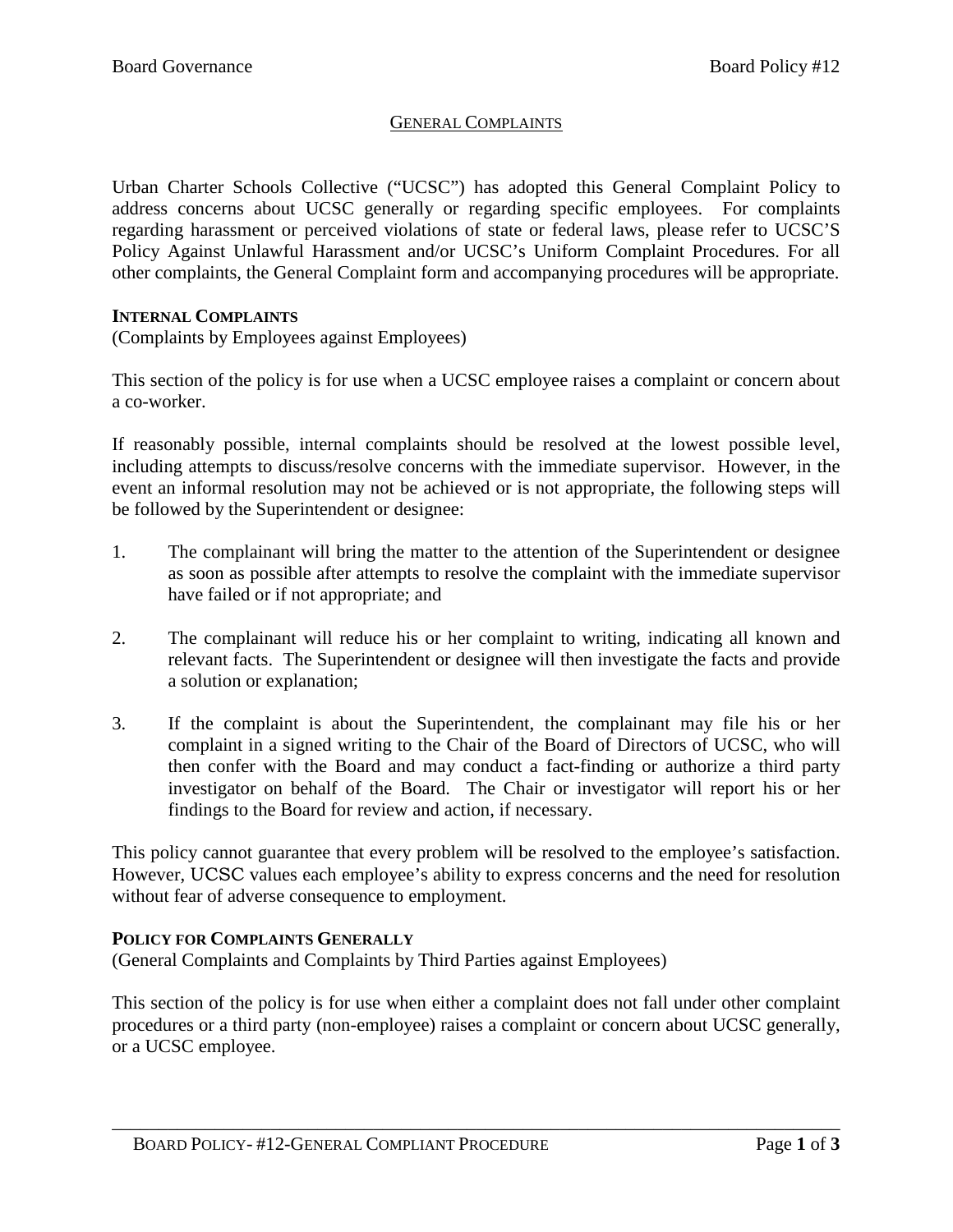If complaints cannot be resolved informally, complainants may file a written complaint with the office of the Superintendent or Board President (only if the complaint concerns the Superintendent as soon as possible after the events that give rise to the complainant's concerns. The written complaint should set forth in detail the factual basis for the complaint.

In processing the complaint, Superintendent or designee shall abide by the following process:

- 1. The Superintendent or designee shall use his or her best efforts to ascertain the facts relating to the complaint. Where applicable, the Superintendent or designee shall talk with the parties identified in the complaint or persons with knowledge of the particulars of the complaint to ascertain said facts.
- 2. In the event that the Superintendent or designee finds that a complaint is valid, the Superintendent or designee may take appropriate action to resolve the problem. Where the complaint is against an employee of UCSC, the Superintendent may take disciplinary action against the employee. As appropriate, the Superintendent or designee may also simply counsel/reprimand employees as to their conduct without initiating formal disciplinary measures.
- 3. The Superintendent or designee decision relating to the complaint shall be final unless it is appealed to the Board of Directors of UCSC. The decision of the Board of Directors shall be final.

### **GENERAL REQUIREMENTS**

- 1. Confidentiality:All complainants will be notified that information obtained from the complainants and thereafter gathered will be maintained in a manner as confidential as possible, but in some circumstances absolute confidentiality cannot be assured.
- 2. Non-Retaliation:All complainants will be advised that they will be protected against retaliation as a result of the filing of any complaints or participation in any complaint process.
- 3. Resolution:The Board (if a complaint is about the Superintendent) or the Superintendent or designee will investigate complaints appropriately under the circumstances and pursuant to the applicable procedures, and if necessary, take appropriate remedial measures to ensure effective resolution of any complaint.

\_\_\_\_\_\_\_\_\_\_\_\_\_\_\_\_\_\_\_\_\_\_\_\_\_\_\_\_\_\_\_\_\_\_\_\_\_\_\_\_\_\_\_\_\_\_\_\_\_\_\_\_\_\_\_\_\_\_\_\_\_\_\_\_\_\_\_\_\_\_\_\_\_\_\_\_\_\_

Adopted: URBAN CHARTER SCHOOLS COLLECTIVE Amended:  $02/10/2015$  Sacramento, California